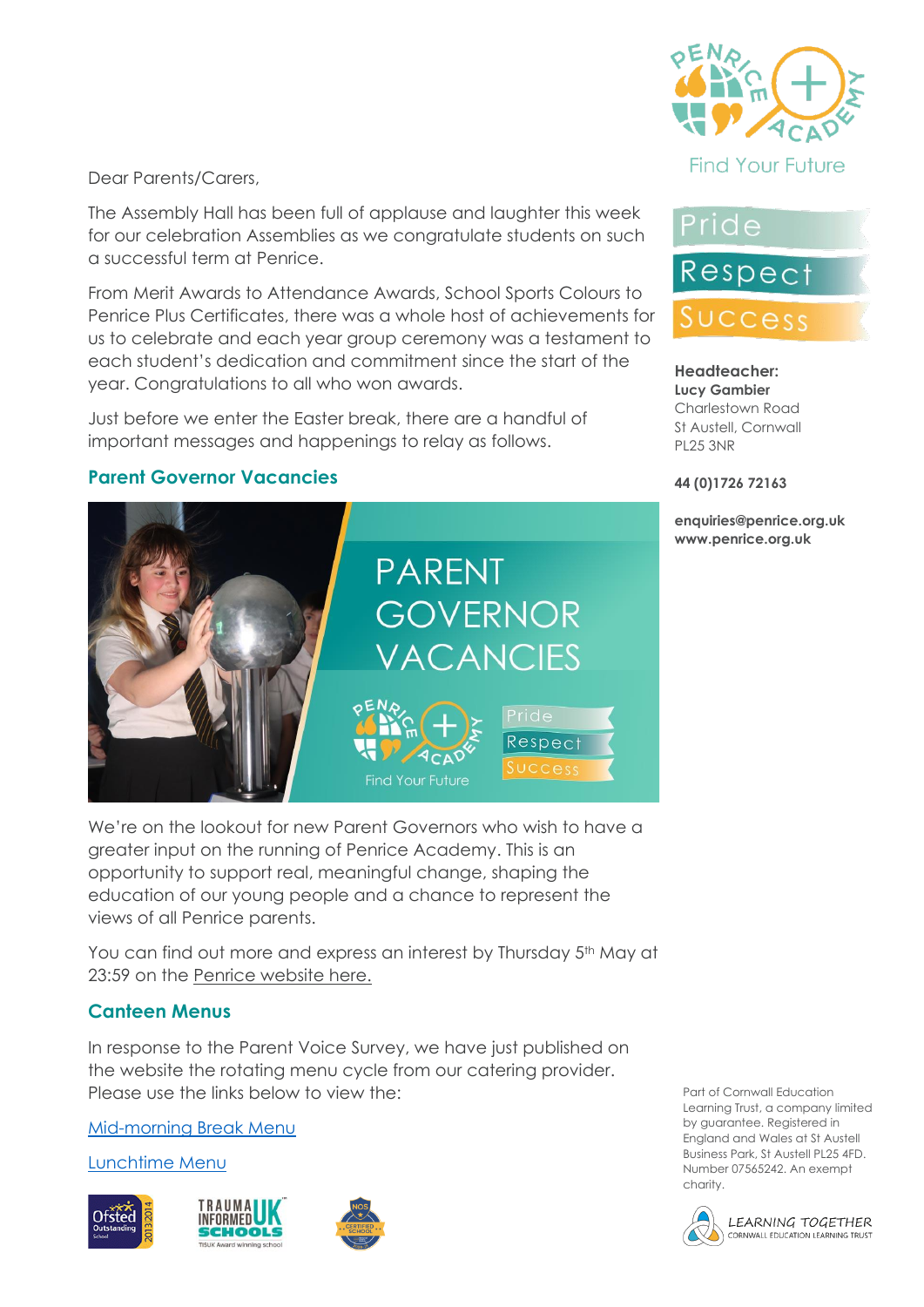## **Thank you and Covid-19 Update**

# Words by Mr Hammersley, Assistant Headteacher

As we reach the end of a long and busy term, I would like to thank Parents and Carers for their support with maintaining our standards of uniform, attendance and punctuality.

As the Government's 'Living with Covid' guidelines become the new normal, we are delighted that students will be able to be here to receive face to face teaching unless too ill to work, as with any other illness.

# **Protecting Your Child Online – Smoothwall Partnership**

Following six months of research and consultation by CELT, we are delighted to share the news that we will be working in partnership with Smoothwall to bolster our digital safeguarding.

A separate letter explaining this partnership further can be read [here.](https://www.penriceacademy.org/wp-content/uploads/2022/04/Smoothwall-CELT-Letter.pdf)

# **Year 7 – Celebration Assembly**

# Words by Mrs Taylor, Head of Year 7

Year 7 celebrated their successes this term in their Celebration Assembly on Monday. The assembly began with a fantastic montage of images from the term that included visits to the farm, outdoor learning, our incredible football, netball and boccia teams and, of course, our superb school production of *Mary Poppins*.

An enormous number of awards were presented. Overall, 383 certificates, 73 pin badges and 98 prizes were presented reflecting the amazing progress and participation of Year 7 this term.

# **Year 8 – Options Letter**

A letter was sent out to Year 8 parents earlier this week regarding the upcoming options. In case you missed it, all of the information can be found on the [website here.](https://www.penriceacademy.org/year-8-options/)





Part of Cornwall Education Learning Trust, a company limited by guarantee.







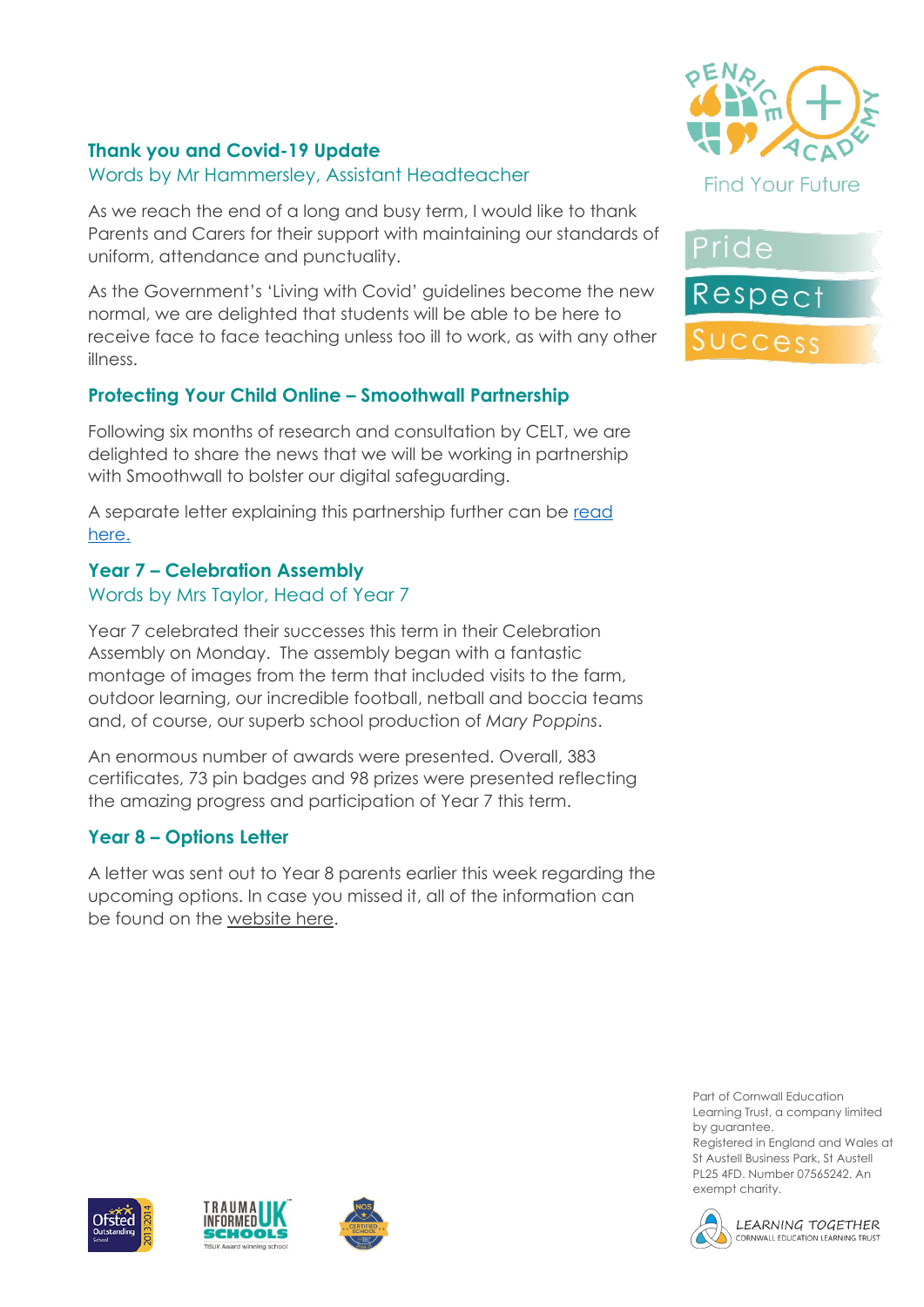# **Year 9 - Charity Dodgeball Tournament**

There were cheers and plenty of touchline encouragement on the courts this week as the Year 9 Charity Dodgeball finals took place.

Well done to Ms Hipkiss' tutor group who emerged victorious. The event raised over £150 for the RNLI. Photos from the event can be found on the [Penrice Academy Facebook page.](https://www.facebook.com/penriceacademy)

# **Year 10 – End of Year Exams Preparation Evening**

On Thursday 28<sup>th</sup> April we are delighted to be welcoming back parents into the building for an information evening to support preparations towards end of year PPEs (Pre-Public Exams). The event starts at 5.15pm and full details were sent out to Year 10 parents yesterday.





# **Years 10 & 11 – Date for the Diary**



Meet the tutors | Tour the campus | Explore your options

## **Years 10 & 11 - Inclusive Careers Festival on Wednesday 4th May**

Cornwall Careers Hub are running an inclusive careers festival on the 4<sup>th</sup> May. This is event is specifically for pupils who have additional support needs from secondary schools and colleges.

You can [find out more and book your place online here.](https://www.eventbrite.co.uk/e/my-skills-my-future-inclusive-careers-festival-tickets-291271600197)

## **Year 11 – 24-Hour Challenge**

As I write today's letter, Year 11 are currently hard at work in the final hours of their 24-Hour Challenge, cycling, rowing and dancing, nonstop for 24 hours in support of Young Lives vs Cancer, Kidney Care UK, and The Brain Tumour Charity.







Part of Cornwall Education Learning Trust, a company limited by guarantee.

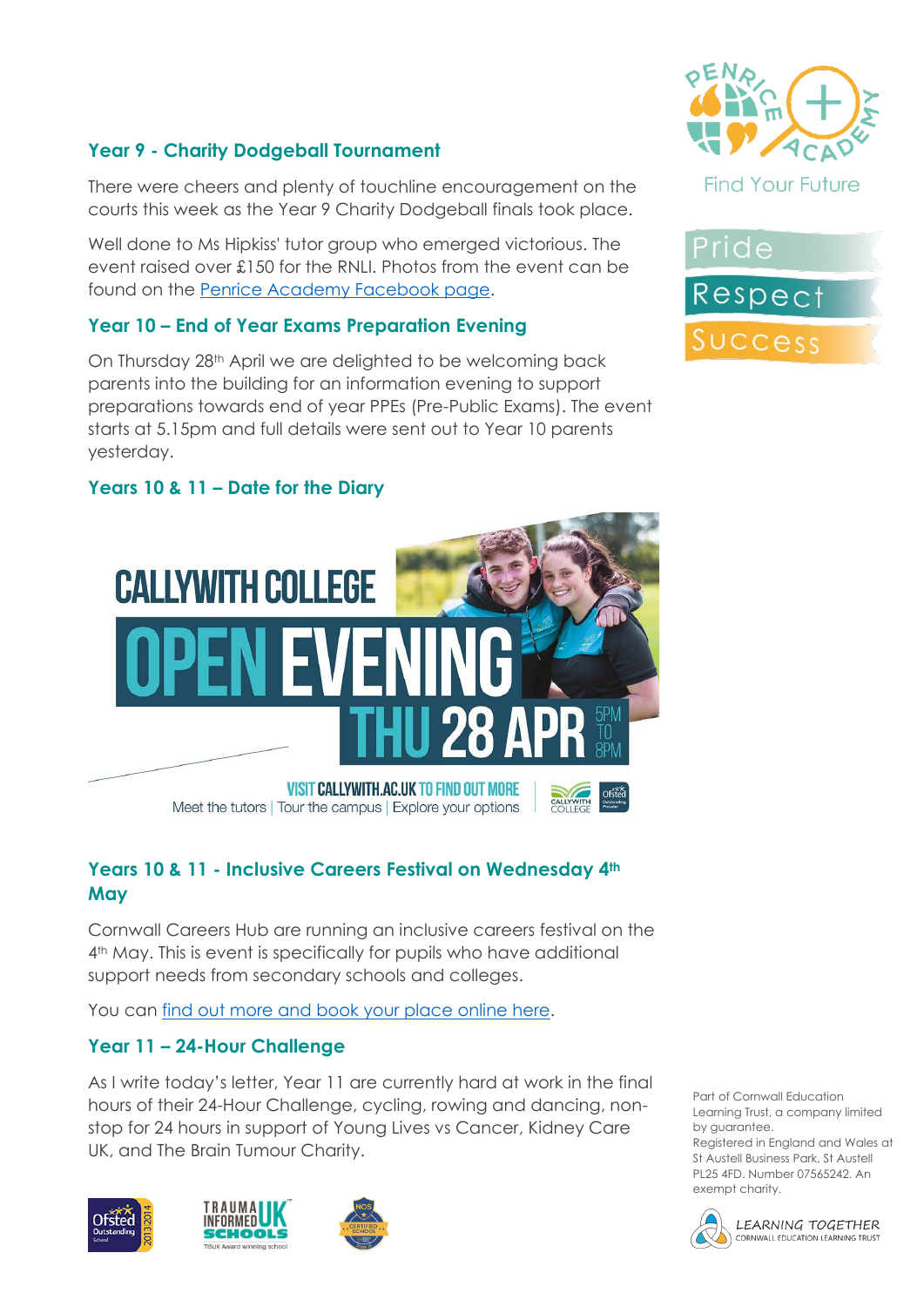The atmosphere in the Assembly Hall is electric. Year 11 continue to smile and laugh despite tired arms, tired legs, and sleep deprivation. The entire year group are showing great togetherness and the community spirit is fuelling our students to the finish line; thank you to all those who have shown their support on social media.







We will all be present to cheer them to the finish at lunchtime today. Great work Year 11! A total figure of the amount of funds raised will be shared on the [Penrice facebook page](https://www.facebook.com/penriceacademy) as soon as we're done counting immediately after the event.







Part of Cornwall Education Learning Trust, a company limited by guarantee.

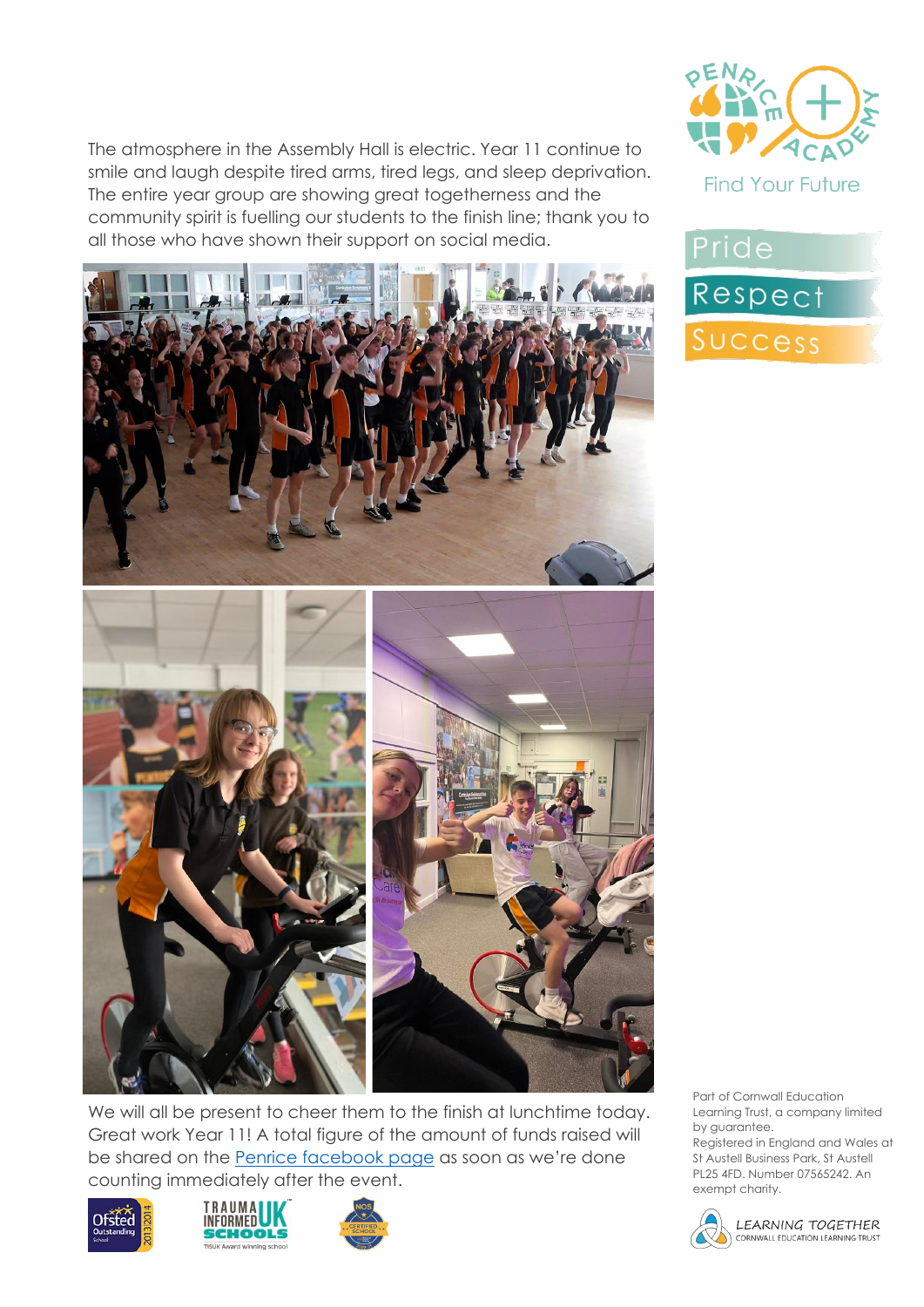# **Year 11 – Easter Revision and Key Dates**

We hope that the next two weeks allow our Year 11s to recuperate and prepare for the final stretch of their Penrice journey. Whilst enjoying some much-deserved downtime, students will want to make progress towards their #Revise100Hours challenge at home.

In the second week of the holiday, we are running subject-focus sessions in school. You will have received personalised letters explaining which sessions are available earlier this week.

In addition, The Core is open as a revision space throughout the second week (Tuesday-Friday) and students have received sign-up emails to book this space should they choose to.

#### **Have a Lovely Easter Holiday**

Lastly, as we all depart for Easter, I leave you with some lovely pictures from Year 11 who have been learning ballroom dancing throughout tutor times this week in preparation for their Prom at the end of the academic year.







Year 11 are working brilliantly as they approach their final exams and it felt great to allow the year group to let their hair down and enjoy a well-deserved, fun activity with friends. A full gallery of images can be found on the [Penrice Academy Facebook page,](https://www.facebook.com/penriceacademy) posted earlier this morning.

Have a wonderful Easter holiday.







Part of Cornwall Education Learning Trust, a company limited by guarantee.